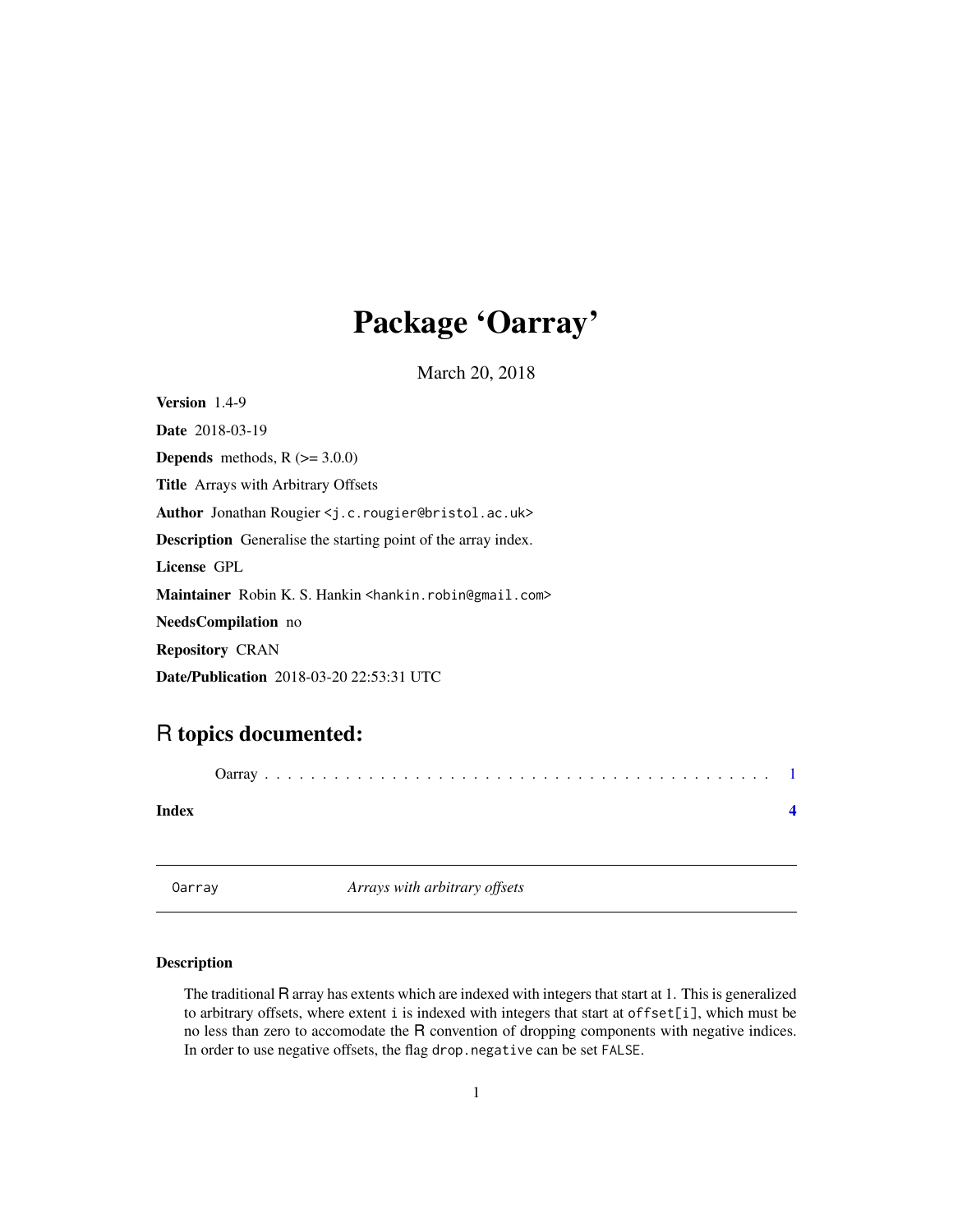#### Usage

```
Oarray(data=NA, dim=length(data), dimnames=NULL, offset=rep(1, length(dim)),
  drop.negative=TRUE)
as.Oarray(x, offset=rep(1, length(dim)), drop.negative=TRUE)
## S3 method for class 'Oarray'
as.array(x, ...)## S3 method for class 'Oarray'
print(x, \ldots)
```
#### Arguments

| data, dim, dimnames, drop | As in the function array                                                                                                                      |
|---------------------------|-----------------------------------------------------------------------------------------------------------------------------------------------|
| offset                    | Vector of first index values for each extent (defaults to 1s); a length-one argu-<br>ment will be silently recycled to the appropriate length |
| drop.negative             | Should negative subscripts indicate exclusion?                                                                                                |
| X                         | An array, possibly of class 'Oarray'                                                                                                          |
| $\ddotsc$                 | Additional arguments to print or as. array()                                                                                                  |

#### Details

Typical uses are

x[i, j] x[i, j] <- someValues

where x is an object of class 'Oarray' and i, j are indices specifying which elements to extract or replace.

Indexing may be via a logical matrix, which indicates which elements to select.

Indexing may be via a single numeric matrix with the one column for each dimension: the offset is sweep()-ed out. See Extract.Rd for details.

The use of drop.negative = FALSE will only work in  $[$ . Oarray where it is provided as the final argument inside the square brackets.

#### Value

Typically an array, either with or without the 'Oarray' class attribute. Extracting from an 'Oarray' object unclasses the result which is then a simple array, but assigning into an 'Oarray' object leaves the result as an 'Oarray' object.

The print method provides more informative extent labelling in the case where dimnames are not provided.

#### Side effects

The function base::as.array is redefined as generic, to provide an as.array.Oarray method.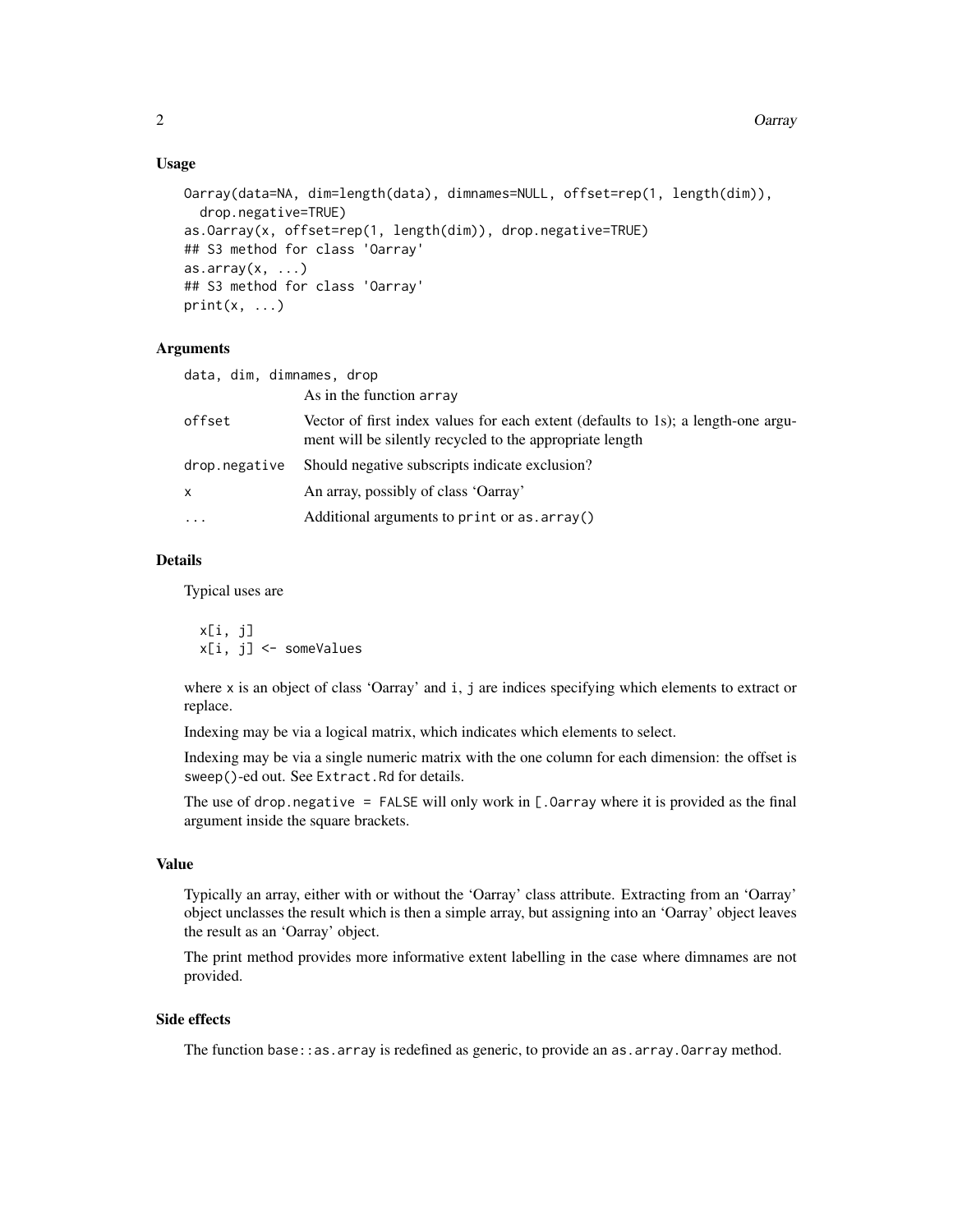#### <span id="page-2-0"></span>Oarray 3

#### Author(s)

Jonathan Rougier, <j.c.rougier@bristol.ac.uk>

#### See Also

[array](#page-0-1),[Extract](#page-0-1)

#### Examples

```
fred <- Oarray(1:24, 2:4, list(c("sad", "happy"), NULL, NULL),
 offset=rep(7, 3))
tmp <- as.array(fred)
fred1 <- as.Oarray(tmp, offset=rep(7, 3))
stopifnot(identical(fred, fred1))
print.default(fred) # print method provides numbers for
fred # non-named extents
# examples of extraction
fred[] # unclasses fred
fred["sad", 7, -9]
fred["sad", 7, -9, drop=FALSE]
fred[-8, , 7:8]
i \le -8:9; fred[, , i+1]
how.I.feel <- "happy"; fred[how.I.feel, , -(7:8)]
# examples of assignment
fred["sad", 7, -9] <- NA
fred[, , i] <- 100
fred[how.I.feel, , -(7:8)] < -Inf# now use negative offsets and suppress usual behaviour
fred \leq 0array(24:1, 2:4, offset=c(-1, -2, 7), drop.negative=FALSE)
fred[] < -1:24fred[-(1:0), , 7:8]
fred[-(1:0), , 7:8] < -100dimnames(fred) <- list(c("sad", "happy"), NULL, NULL)
fred["sad", -2, 10] <- NA
# array and logical indexing
a \leftarrow Oarray(0, dim=rep(2,4), offset=rep(0,4))
a[diag(4)] \leftarrow 1a[a == 0] < -NA
```